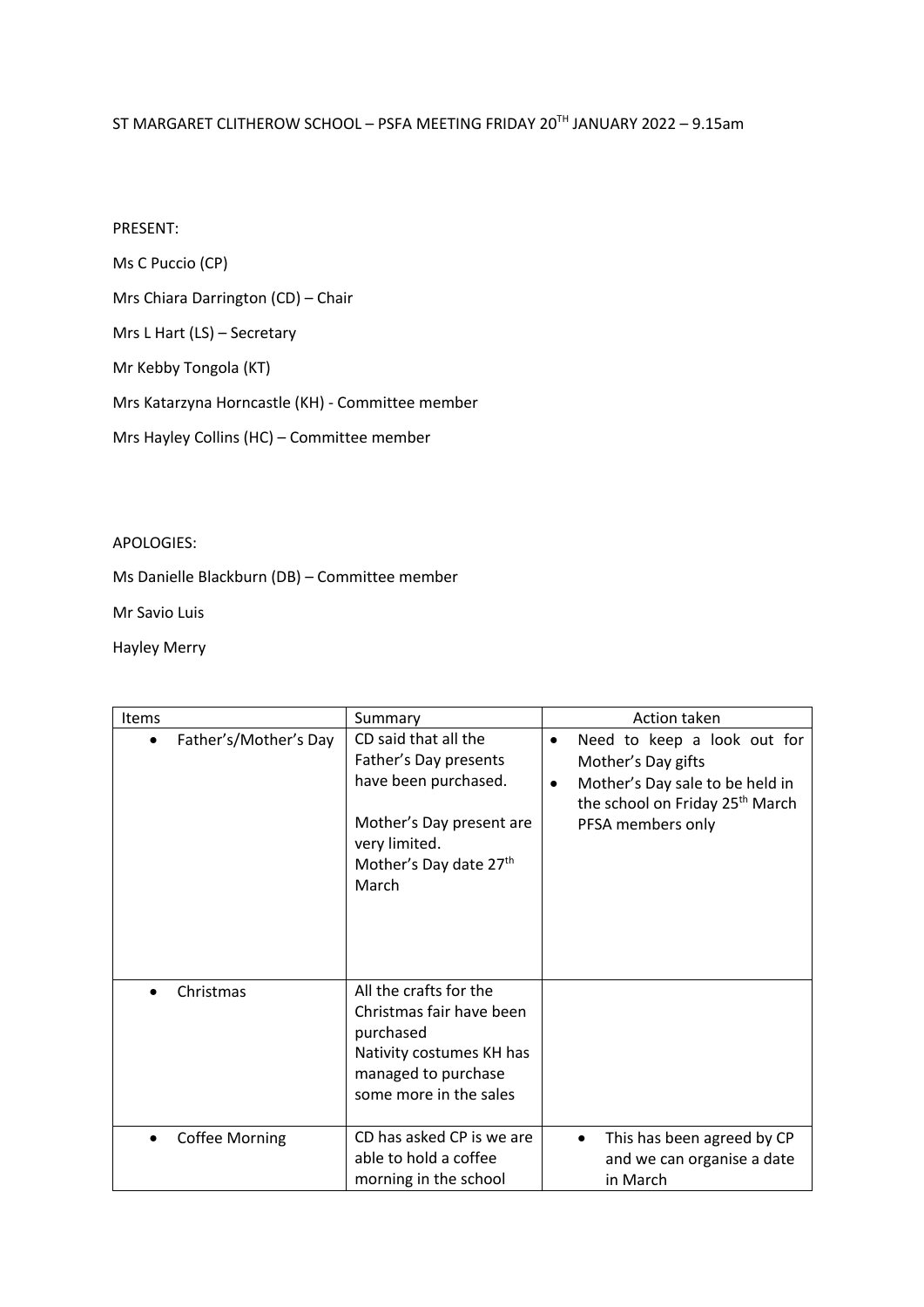|                             | hall to encourage new<br>parents to help with up-<br>and-coming events.                                                                                                    |                                                                                                                                                                                                                                                                                                                                                                                                                                                                                                         |
|-----------------------------|----------------------------------------------------------------------------------------------------------------------------------------------------------------------------|---------------------------------------------------------------------------------------------------------------------------------------------------------------------------------------------------------------------------------------------------------------------------------------------------------------------------------------------------------------------------------------------------------------------------------------------------------------------------------------------------------|
| Recycling                   | CD has asked LH is this<br>can be organised                                                                                                                                | LH and KH to carry out<br>$\bullet$                                                                                                                                                                                                                                                                                                                                                                                                                                                                     |
| New PFSA leaflet            | CD has put together a<br>new PFSA leaflet                                                                                                                                  | CD said she has removed the<br>$\bullet$<br>business advertising section<br>from the updated leaflet.<br>CD asked CP if we can use the<br>$\bullet$<br>PSFA board instead and charge<br>a fee for small business cards t<br>be put up for a period i.e., week<br>or month. It was agreed by CP,<br>but we need to make it clear,<br>that we do not endorse any of<br>these companies.<br>Just waiting for BD details<br>$\bullet$<br>Leaflets to be handed to every<br>$\bullet$<br>child in the school |
| Queens Jubilee              | CD has asked about<br>arranging a tea party at<br>school                                                                                                                   | Arrange Date<br>Cake sale<br>Bake off -staff to judge<br>Decoration - make own<br>bunting<br>Tea sets                                                                                                                                                                                                                                                                                                                                                                                                   |
| <b>Fund Raising</b><br>٠    | CD asked CP if there is<br>anything the school<br>would like the PFSA to<br>fund.                                                                                          | Options<br>RE resources £800<br>Book vending machine -<br>£1500<br>Community date - to<br>revamp the wiggle path<br>area                                                                                                                                                                                                                                                                                                                                                                                |
| Grants from<br>supermarkets |                                                                                                                                                                            | CD to investigate this                                                                                                                                                                                                                                                                                                                                                                                                                                                                                  |
| Non school uniform<br>day   | CP said this is always a<br>good way to raise money<br>and the school is<br>promoting feel good<br>week and this would fit in<br>well, to wear something<br>you feel good. | To be arranged for Friday<br>11 <sup>th</sup> February                                                                                                                                                                                                                                                                                                                                                                                                                                                  |
| Easter week                 | CD said about organising<br>a Easter market or a<br>Easter competition                                                                                                     | Easter competition - entry<br>fee, artwork, colourful eggs<br>easter bonnets<br>Date to be organised                                                                                                                                                                                                                                                                                                                                                                                                    |